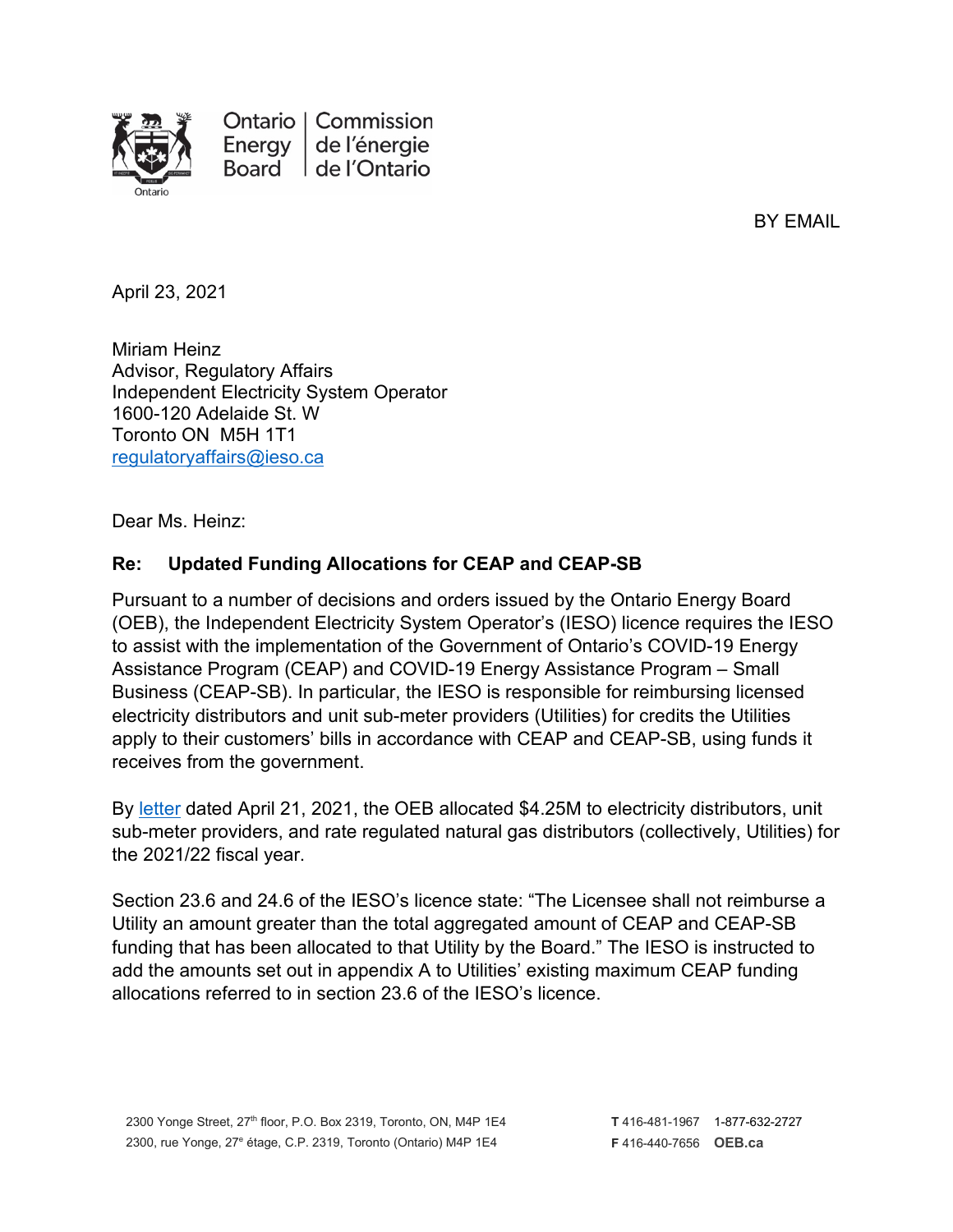Any questions relating to this letter should be directed to the OEB's Industry Relations Enquiry e-mail at [IndustryRelations@oeb.ca.](mailto:IndustryRelations@oeb.ca) Please include "CEAP/CEAP-SB Implementation" in the subject line.

Yours truly,

*Original Signed By*

Brian Hewson Vice-President, Consumer Protection & Industry Performance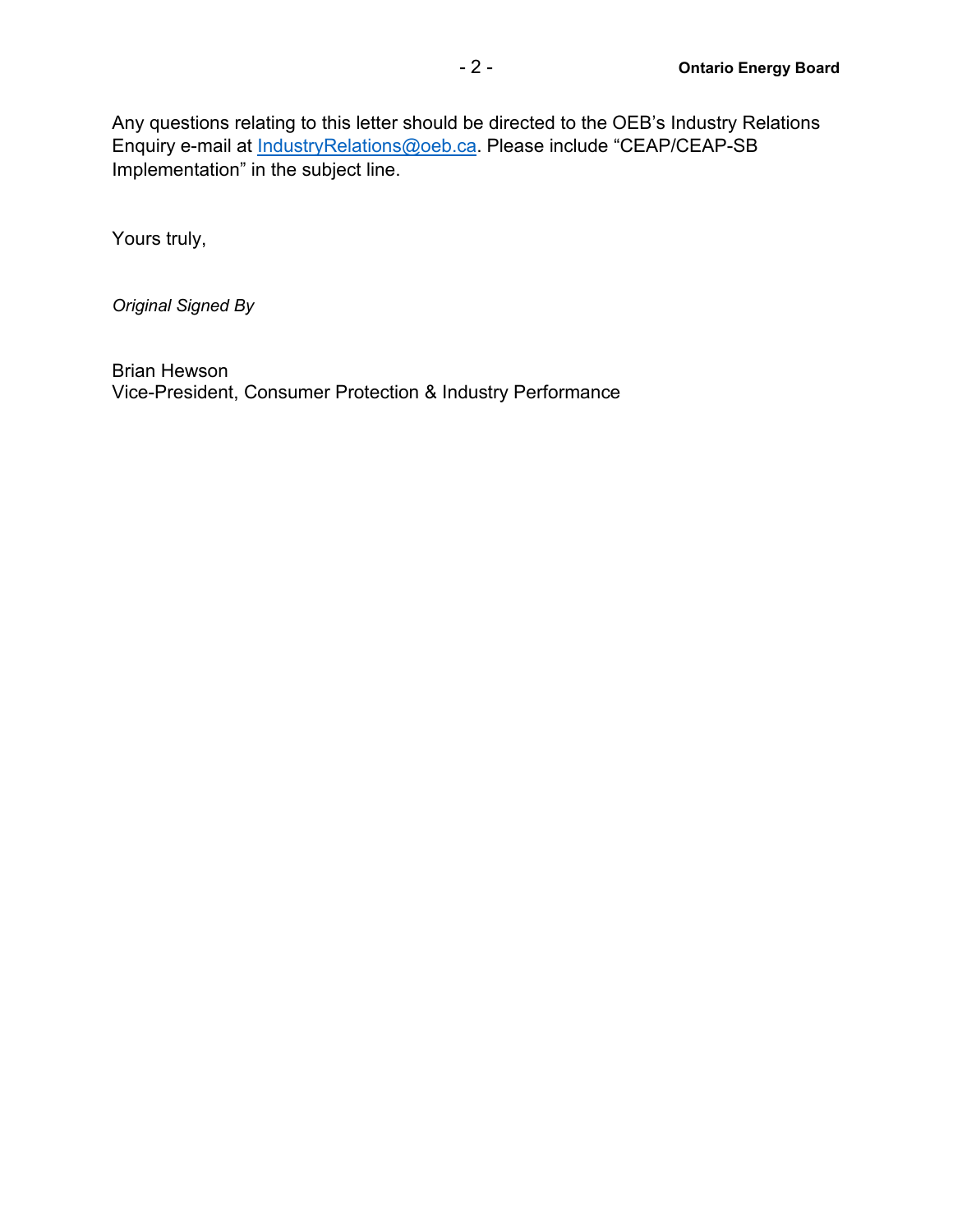# **Appendix A**

#### **Letter to the Independent Electricity System Operator Re: Updated Funding Allocations for CEAP and CEAP-SB OEB File No.: 2020-0162 & 2020-0185**

# **ELECTRICY DISTRIBUTOR FUNDING ALLOCATION**

| <b>Alectra Utilities Corporation</b>               | \$462,839.59           |
|----------------------------------------------------|------------------------|
| Algoma Power Inc.                                  | \$5,660.99             |
| Atikokan Hydro Inc.                                | \$725.43               |
| <b>Bluewater Power Distribution Corporation</b>    | \$16,260.23            |
| <b>Brantford Power Inc.</b>                        | \$17,661.81            |
| Burlington Hydro Inc.                              | \$30,000.92            |
| Canadian Niagara Power Inc.                        | \$13,013.02            |
| Centre Wellington Hydro Ltd.                       | \$3,122.19             |
| <b>Chapleau Public Utilities Corporation</b>       | \$535.90               |
| Cooperative Hydro Embrun Inc.                      | \$1,028.78             |
| <b>Cornwall Street Railway Light and Power</b>     | \$11,224.30            |
| Elexicon Energy Inc.                               | \$73,172.14            |
| E.L.K. Energy Inc.                                 | \$5,505.96             |
| Energy+ Inc.                                       | \$28,955.11            |
| <b>Entegrus Powerlines Inc.</b>                    | \$26,271.59            |
| <b>ENWIN Utilities Ltd.</b>                        | \$39,298.95            |
| <b>EPCOR Electricity Distribution Ontario Inc.</b> | \$7,742.75             |
| <b>ERTH Power Corporation</b>                      | \$10,258.25            |
| Espanola Regional Hydro Distribution Corporation   | \$1,467.90             |
| <b>Essex Powerlines Corporation</b>                | \$13,330.26            |
| Festival Hydro Inc.                                | \$9,478.15             |
| <b>Fort Frances Power Corporation</b>              | $\overline{$1,660.57}$ |
| Greater Sudbury Hydro Inc.                         | \$21,116.92            |
| <b>Grimsby Power Incorporated</b>                  | \$5,121.96             |
| Halton Hills Hydro Inc.                            | \$9,959.38             |
| <b>Hearst Power Distribution Company Limited</b>   | \$1,191.43             |
| Hydro 2000 Inc.                                    | \$559.65               |
| Hydro Hawkesbury Inc.                              | \$2,447.84             |
| Hydro One Networks Inc.                            | \$593,276.28           |
| <b>Hydro Ottawa Limited</b>                        | \$148,783.17           |
| <b>Innpower Corporation</b>                        | \$8,098.08             |
| Kingston Hydro Corporation                         | \$12,245.92            |
| Kitchener-Wilmot Hydro Inc.                        | \$42,960.18            |
| <b>Lakefront Utilities Inc.</b>                    | \$4,631.31             |
| Lakeland Power Distribution Ltd.                   | \$6,051.71             |
| London Hydro Inc.                                  | \$70,530.29            |
| Milton Hydro Distribution Inc.                     | \$17,578.91            |
| Newmarket-Tay Power Distribution Ltd.              | \$19,281.60            |
| Niagara Peninsula Energy Inc.                      | \$24,555.91            |
| Niagara-on-the-Lake Hydro Inc.                     | \$4,182.34             |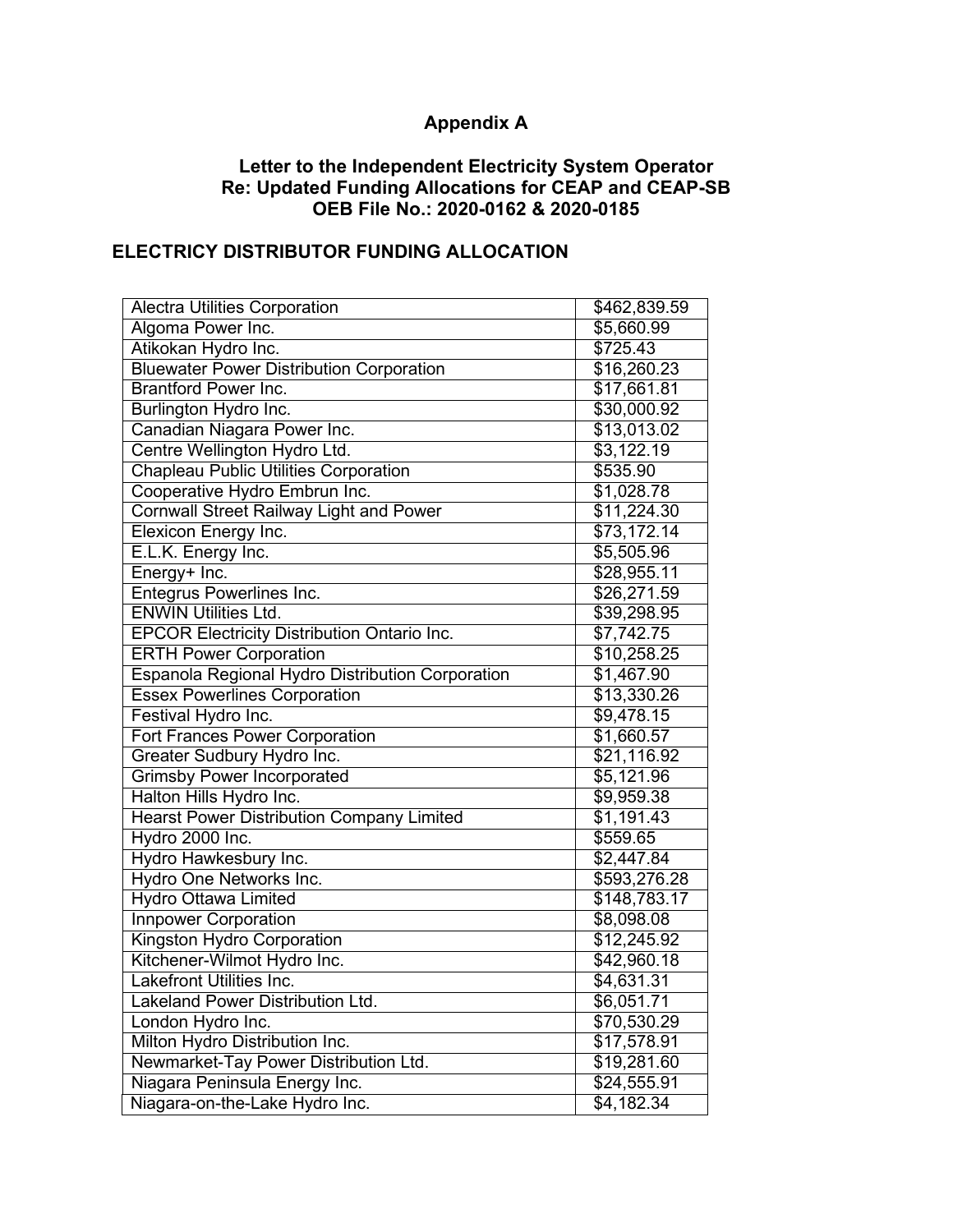| North Bay Hydro Distribution Limited                  | \$10,715.29  |
|-------------------------------------------------------|--------------|
| Northern Ontario Wires Inc.                           | \$2,621.69   |
| Oakville Hydro Electricity Distribution Inc.          | \$31,917.79  |
| <b>Orangeville Hydro Limited</b>                      | \$5,578.10   |
| <b>Orillia Power Distribution Corporation</b>         | \$6,239.91   |
| Oshawa PUC Networks Inc.                              | \$26,082.05  |
| <b>Ottawa River Power Corporation</b>                 | \$4,972.75   |
| 1937680 ONTARIO INC. (Peterborough Distribution Inc.) | \$16,478.89  |
| <b>PUC Distribution Inc.</b>                          | \$14,898.97  |
| Renfrew Hydro Inc.                                    | \$1,907.91   |
| Rideau St. Lawrence Distribution Inc.                 | \$2,618.56   |
| Sioux Lookout Hydro Inc.                              | \$1,250.13   |
| <b>Synergy North Corporation</b>                      | \$25,082.84  |
| Tillsonburg Hydro Inc.                                | \$3,148.18   |
| <b>Toronto Hydro-Electric System Limited</b>          | \$341,305.71 |
| <b>Wasaga Distribution Inc.</b>                       | \$6,164.18   |
| Waterloo North Hydro Inc.                             | \$25,408.59  |
| Welland Hydro-Electric System Corp.                   | \$10,396.26  |
| Wellington North Power Inc.                           | \$1,687.01   |
| Westario Power Inc.                                   | \$10,465.26  |

### **USMP FUNDING ALLOCATION**

| Alectra Energy Services Inc.               | \$8,153.88  |
|--------------------------------------------|-------------|
| Alexian Energy Services Inc.               | \$1,500.00  |
| CARMA Corp.                                | \$12,473.08 |
| Clean Cut Energy Corp.                     | \$1,500.00  |
| Comsatec Inc.                              | \$1,500.00  |
| Dynergy Energy Management Inc.             | \$1,500.00  |
| <b>Enercan Energy Management</b>           | \$1,500.00  |
| Metergy Solutions Inc.                     | \$58,268.26 |
| <b>NRG Direct (Evdirect)</b>               | \$1,500.00  |
| ND Energy Inc.                             | \$1,500.00  |
| Olameter Inc.                              | \$1,500.00  |
| <b>Onyx Energy</b>                         | \$1,500.00  |
| <b>Pike Lake Golf Centre Limited</b>       | \$1,500.00  |
| <b>Priority Submetering Solutions Inc.</b> | \$10,626.59 |
| Provident Energy Management Inc.           | \$13,537.37 |
| <b>Simply Metering Solutions Inc.</b>      | \$1,500.00  |
| Trilliant Networks (Canada) Inc.           | \$1,500.00  |
| <b>Utilimeter Corporation</b>              | \$1,500.00  |
| <b>Wyse Meter Solutions Inc.</b>           | \$26,008.59 |
| <b>YES Energy Management Inc.</b>          | \$1,574.18  |